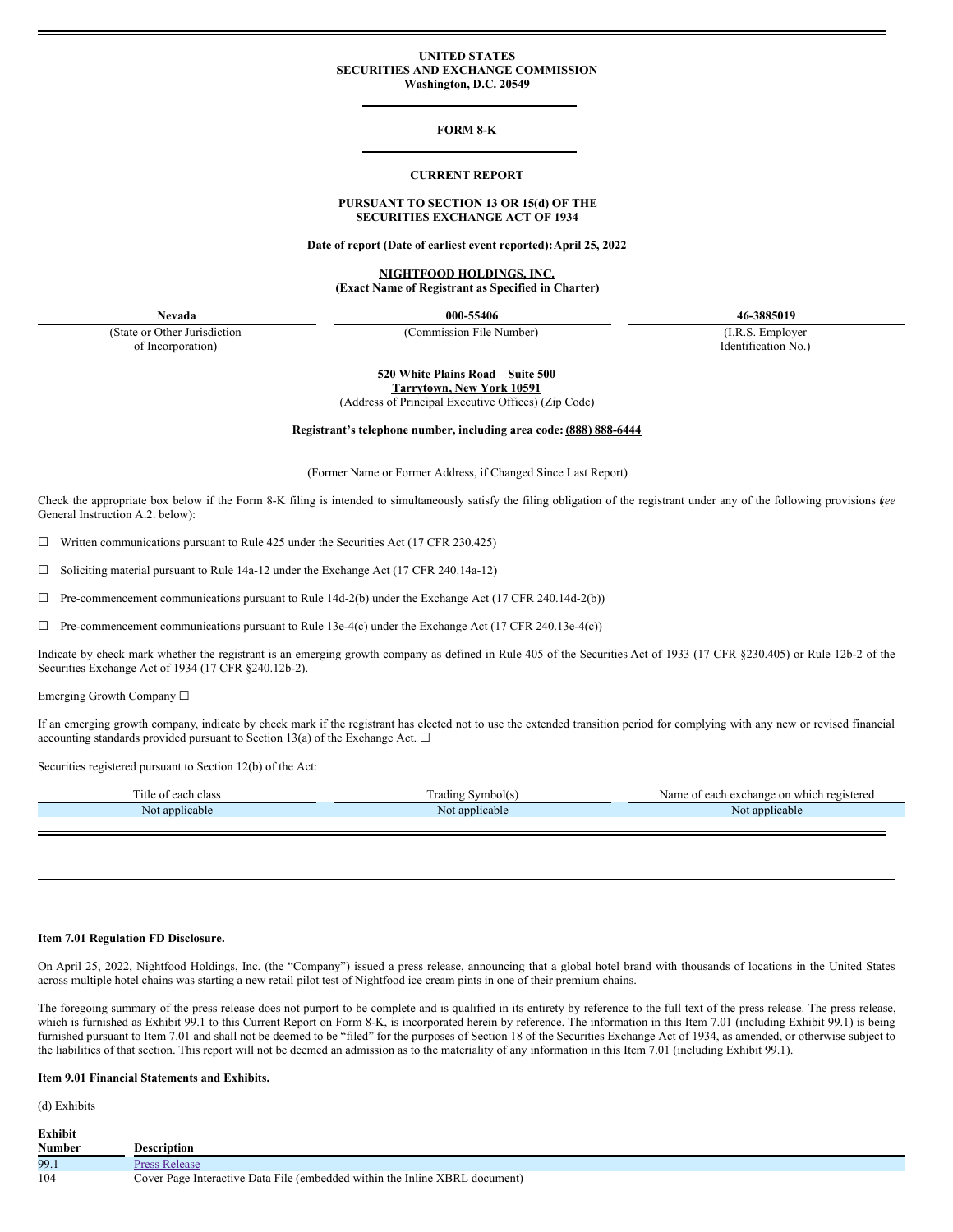# **SIGNATURES**

Pursuant to the requirements of the Securities Exchange Act of 1934, the Registrant has duly caused this report to be signed on its behalf by the undersigned thereunto duly authorized.

Date: April 25, 2022

# **NIGHTFOOD HOLDINGS, INC.**

By: /s/ Sean Folkson

Name: Sean Folkson Title: Chief Executive Officer

2